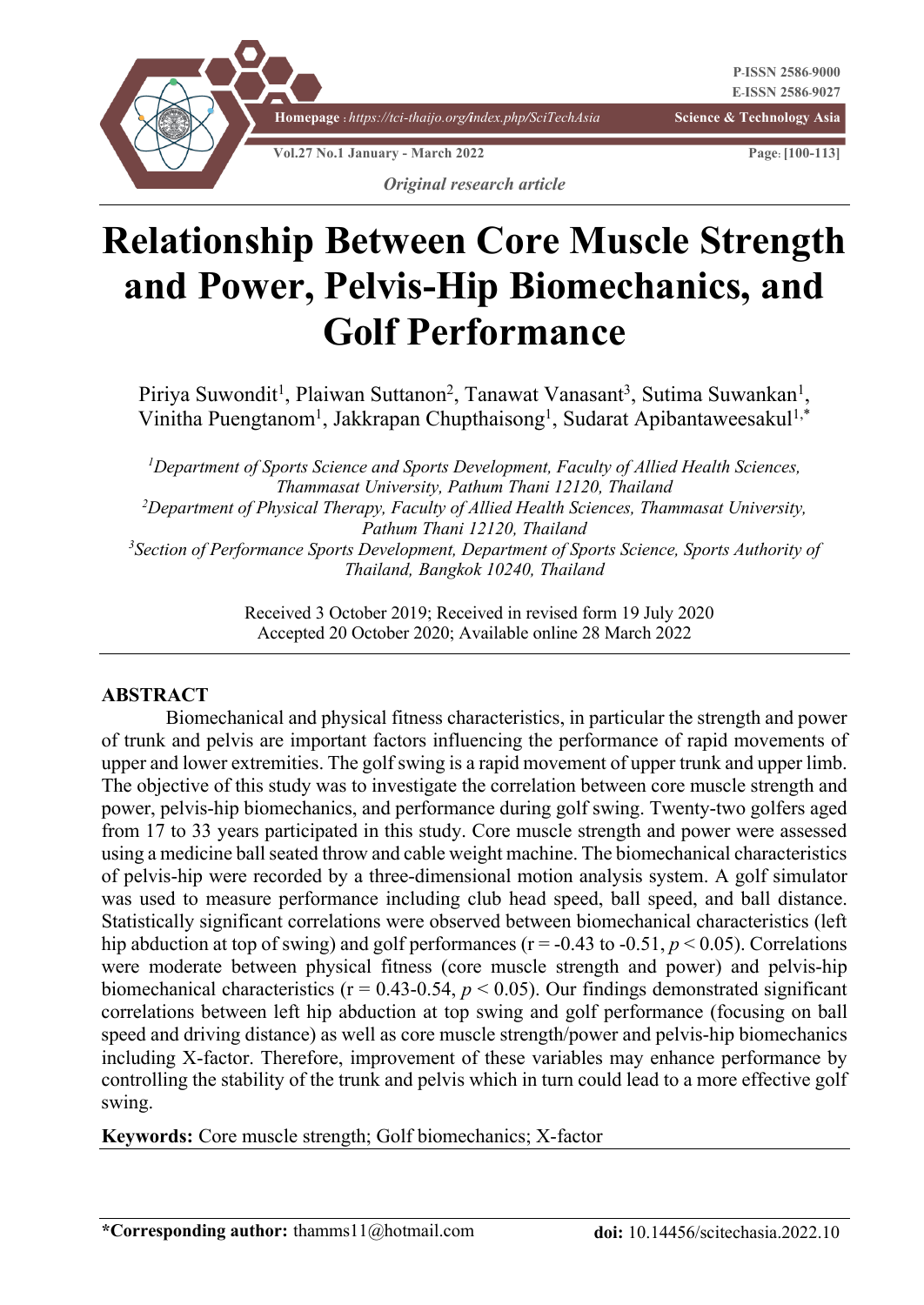# **1. Introduction**

Golf is a sport and leisure activity that is available to a wide age range, from children to elderly people. The golf swing has evolved over time, following the results of research in the area of sports science [1-3]. Previous studies have found that biomechanics of the trunk and pelvis, and physical fitness were correlated to golf swing performance [1, 3-5]; however, correlations among these parameters were unclear and limited, especially regarding the relationship between pelvis-hip biomechanics and golfrelated physical fitness of core muscles. The effectiveness of the golf swing can be evaluated by club head speed, ball speed, driving distance, and launch angle [1-3, 6-7]. The trunk-pelvis biomechanical parameters including upper-torso rotation, X-factor (hip‑shoulder relationship), O-factor (pelvic obliquity), and S-factor (shoulder obliquity) are the movements in the transverse/diagonal plane that may be involved in golf swing power, be affected by the training program, and play a role in injury prevention [1, 4, 8]. The X-factor has been mentioned in previous studies and was first introduced by Jim McLean [8-11], and is described as the relationship between rotation angle of shoulder and hip lines at the top of the backswing [8-9]. According to the stretchshortening cycle, pelvic movement is stabilized and the upper body is twisted (stretching phase) in the backswing phase, then power is produced by the rapid downswing (shortening phase) [9-10]. The biomechanics of the hip and pelvis in the transverse plane, including X- factor, are essential for transferring force to club head and generating ball speed via the theory of kinetic chain and core stability [12-13]. However, the effect of the X-factor on golf performance has only been critically evaluated in some studies [6, 8]. The biomechanics of the trunk, hip, and pelvis are crucial to golf performance, as well as to physical fitness including flexibility, muscular strength, endurance, balance, stability, and cardiovascular capability [4-5, 14-15]. Specific physical fitness tests were developed in order to evaluate and contribute to golf training programs, such as the isoinertial test [14], core stability test [16], balance test [17-18], and flexibility test [15]. Isoinertial condition has been assessed with constant gravitational load and dynamic movement, for example by total body rotational power, medicine ball seated throw performance, and cable weight machine performance. In addition, the core stability of golfers has been assessed by strength and power performance [15, 19]. Apart from that, muscle endurance, balance, and flexibility have all been found to be important to golf performance [16-18, 20]. Biomechanics of golf swing and physical fitness in lumbopelvic- hip have been widely investigated for the purpose of improving performance and preventing injury. However, understanding of the relationships between these parameters is unclear and limited. To gain a better understanding, we investigated the correlations between pelviship biomechanics and golf-related physical fitness of core muscles that may be beneficial to golf performance. Therefore, the purpose of the present study was to establish the relationship between physical fitness (core muscle strength and power), golf swing biomechanics (focusing on the trunk-pelvichip region), and golf performance.

# **2. Materials and Methods 2.1 Participants**

Twenty-two healthy golf athletes (19 male and 3 female) aged 17 to 33 years participated in this study. All athletes voluntarily participated and signed an informed consent document in addition to completing a health history questionnaire and physical examination screening before all measurements. This study was approved by the Ethical Committee on Research Involving Human Subjects, Thammasat University (COA 025/2558). Participants were excluded from this study if they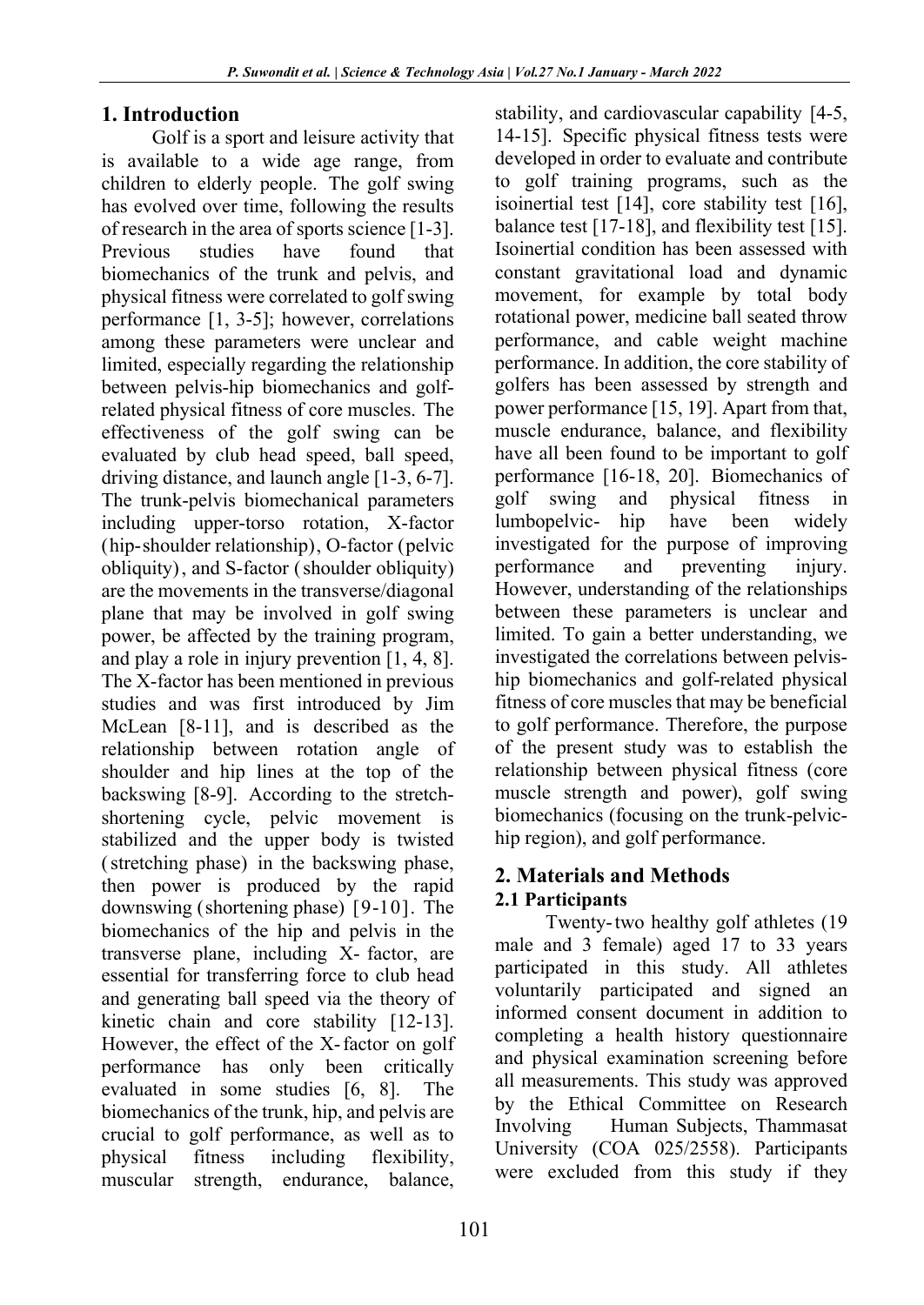reported any of the following criteria: a) low back pain within the previous month, b) abdominal or back surgery within the last three months, and c) any musculoskeletal problem that might affect the test results.

# **2.2 Experimental procedures**

Each participant had to follow a warmup stretching routine before data collection. The data collection consisted of biomechanical, golf performance, and physical fitness measurements. Two biomechanics parameters, joint angles of hippelvis and X-factor (defined as differential angle between both hip markers and both shoulder markers), were measured and analyzed using an 8- camera Vicon motion analysis system (Vicon MX 512 M, OMG, Oxford, UK) with a sampling rate of 250 Hz. Simultaneously, the golf performance was recorded by a simulator sensor and 12-point swing analysis software (P3 Simulator ProX Studio Package, US). In this study we focused on club head speed, ball speed, and driving distance as indicators of golf performance. Participants were instructed to perform two sessions, warm up (submaximal effort) and then maximal effort. In each set, the participants performed five golf swings with their own driver and the same brand of golf ball. Participants were allowed to rest for three minutes between sets and one minute between trials. Then after a rest of five minutes, physical fitness was assessed by measuring the distance of front and side abdominal (core) strength, and power was assessed by measuring the maximum weight that could be lifted from a golf swingspecific cable wood chop. Before and after physical fitness and functional testing, the participants were instructed to perform a stretching session to prevent injury.

# *2.2.1 Three-dimensional motion and golf performance measurements*

All participants were required to wear tight cloth for identifying specific anatomical landmarks. Thirty- eight markers (following 36 markers on the body with respect to the Vicon Plug-In Gait model and 2 markers on the club head and the shaft) were attached and their respective software (Nexus 1.4 116, Oxford, UK) was used to capture and analyze the golf swing trials. Hip and pelvis joint angles (including hip flexion/extension, hip abduction/adduction, and pelvic anterior/ posterior tilt), and X-factor were evaluated in each phase of golf swing ((1) address position-start position where the golfer prepares to hit the ball, (2) top of swing-at the end with the club parallel to the ground after the club is brought backwards, (3) impact point-the club hits the ball, and (4) end of follow through-at the end of forward club swing in the follow through and finish. The golf swings were performed in a laboratory with a net located 2. 5 meters ahead. The sensor for assessing golf performance was set up as the ground. The shot with the highest performance was selected for analysis including ball speed, club head speed, and driving distance (from club head hitting the ball to the ball hitting the floor). In addition, golfers' handicaps were recorded in order to represent the level of athletic performance.

#### *2.2.2 Core muscle strength and power measurements*

Front abdominal power (adapted from Cowley and Swensen [21])

Starting position: Supine with 90 degrees of knee flexion, straight arms holding medicine ball overhead. (2 kg for female, 3 kg for male)

Protocol: Participants quickly sat up with straight arms and released the ball when they were over the knees.

Outcome measurement: Maximum medicine ball distance (measured from the tip of the feet to where the medicine ball landed) was used for analysis.

Side abdominal power (adapted from Cowley and Swensen [21])

Starting position: Sitting with 90 degrees of hip flexion and 90 degrees of knee flexion, straight arms holding medicine ball in front of body (2 kg for female, 3 kg for male)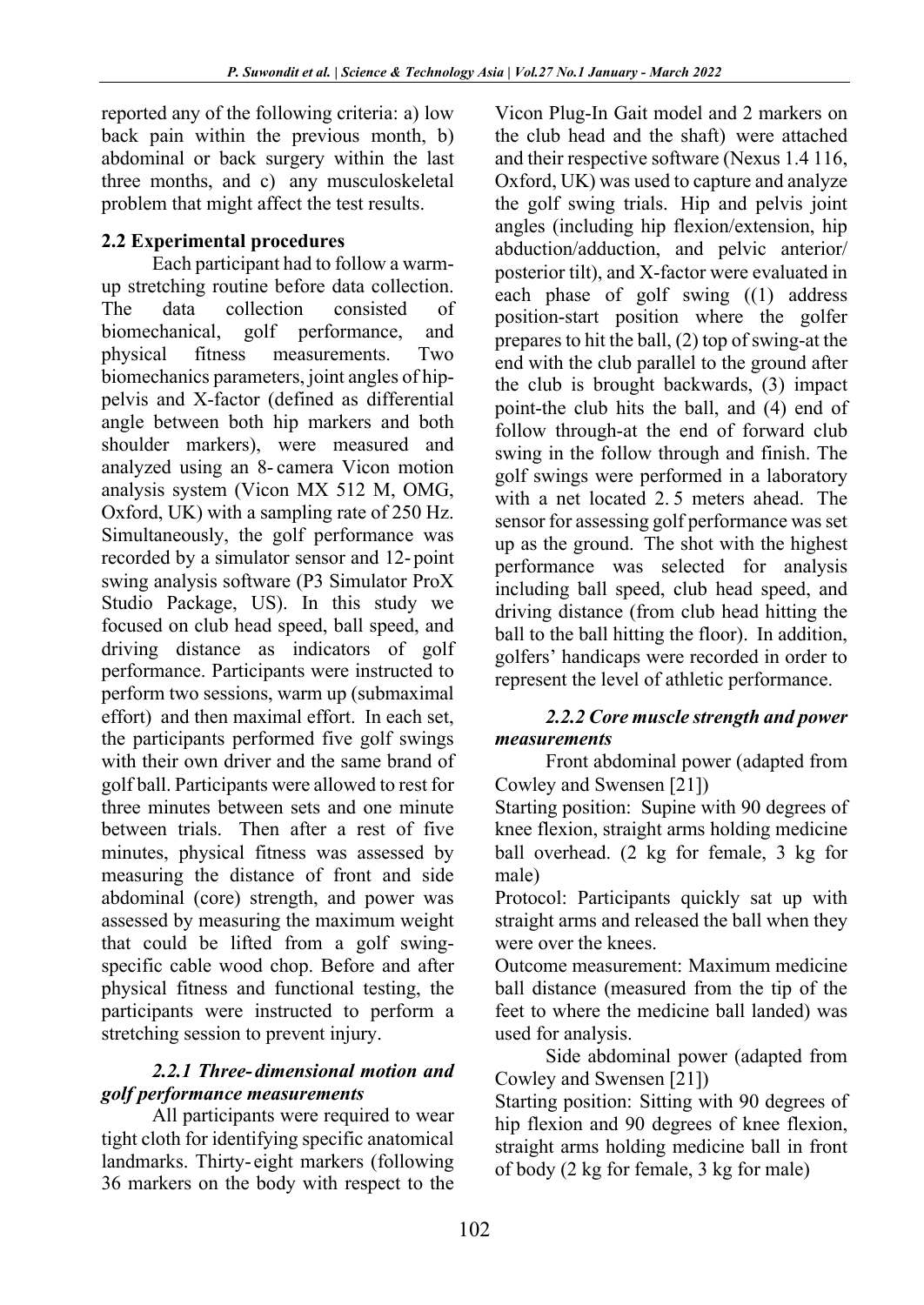Protocol: Participants lean backwards until the hip angle was 45 degrees, with straight arms, then slowly rotate the trunk to the right by 90 degrees. After that the participant was asked to rapidly rotate to the left and release the ball when they were over the left knee. Test was repeated but in the opposite direction (i.e., rotation to the left, then to the right).

Outcome measurement: Maximum medicine ball distance was measured from the tip of the feet to where the medicine ball landed and used for analysis

Muscle strength using golf swingspecific cable wood chop [20].

Starting position: Using a dual adjustable pulley in golf backswing position (grabbing the cable with both hands).

Protocol: Participants performed a downswing with cable resistance 3-6 RM. If more than 6 repetitions were performed, the golfer rested for 2 minutes and then performed the same exercise with a heavier load that would likely result in failure in 3–6 repetitions.

Outcome measurement: Resistance was converted to 1 RM.

(1RM = mass lifted/1.0278-0.0278 [number of repetitions])

For the physical fitness parameters including core muscle strength and power, the data were normalized by body mass.

# **2.3 Statistical Analysis**

A power analysis calculated for this study, based on the effect size of a previous study [8], indicated that a minimum sample size of 22 participants would be required to detect a significant difference for correlation between core muscle strength and power, pelvis-hip biomechanics, and golf performance, at 80% power and an α error probability=0.05. For the recorded parameters the mean values and standard deviations were calculated. Correlation coefficients were determined between parameters by Spearman's Correlations at a significant level of 0.05.

# **3. Results and Discussion**

# **3.1 Characteristics of participants**

Twenty-two golfers participated in this study and their basic characteristics are presented in Table 1 The majority of participants were male (19 males and 3 females, 86.36% and 13.63, respectively). Prior studies supported that gender could influence physical fitness and also possibly golf performance [18], while differences in golf biomechanics between males and females were still inconclusive. In this study, there were significant differences found between genders in only a few variables (LtHip\_AP4, RtHip\_ML3, LtHip\_ML3, LtHip ML4) from a total of 21 biomechanical variables. Also, there were significant differences in all golf performance variables. Since we included both males and females in the analyses, we normalized data by body mass in order to minimize the possibility that gender would influence the results. We aimed to investigate correlation in areas where we expected to see various levels of performance; 4 participants reported as professional golfers, 15 participants reported a handicap of 0-15, and 3 participants reported a handicap > 15. All participants presented left leg as their lead leg.

| <b>Table 1.</b> Characteristics of participants ( $n =$ |  |
|---------------------------------------------------------|--|
| $22$ ).                                                 |  |

| <b>Descriptive</b><br>variables | $Mean \pm SD$     | Minimum | Maximum |
|---------------------------------|-------------------|---------|---------|
| Age (years)                     | $20.95 \pm 4.27$  | 17      | 33      |
| Weight (kg)                     | $70.31 \pm 15.88$ | 46.50   | 105.00  |
| Height (cm)                     | $174.45 \pm 7.73$ | 158.00  | 188.00  |
| Experience<br>(years)           | $8.50 \pm 4.83$   |         | 22      |
| Handicap                        | $7.52 \pm 10.78$  | $-3.5$  | 36      |

# **3.2 Golf performance and physical fitness**

The recorded golf performance and physical fitness values of the participants are shown as minimum, maximum, and mean including standard deviation in Tables 2 and 3. Golf performance values are shown as club head speed, ball speed, and distance (Table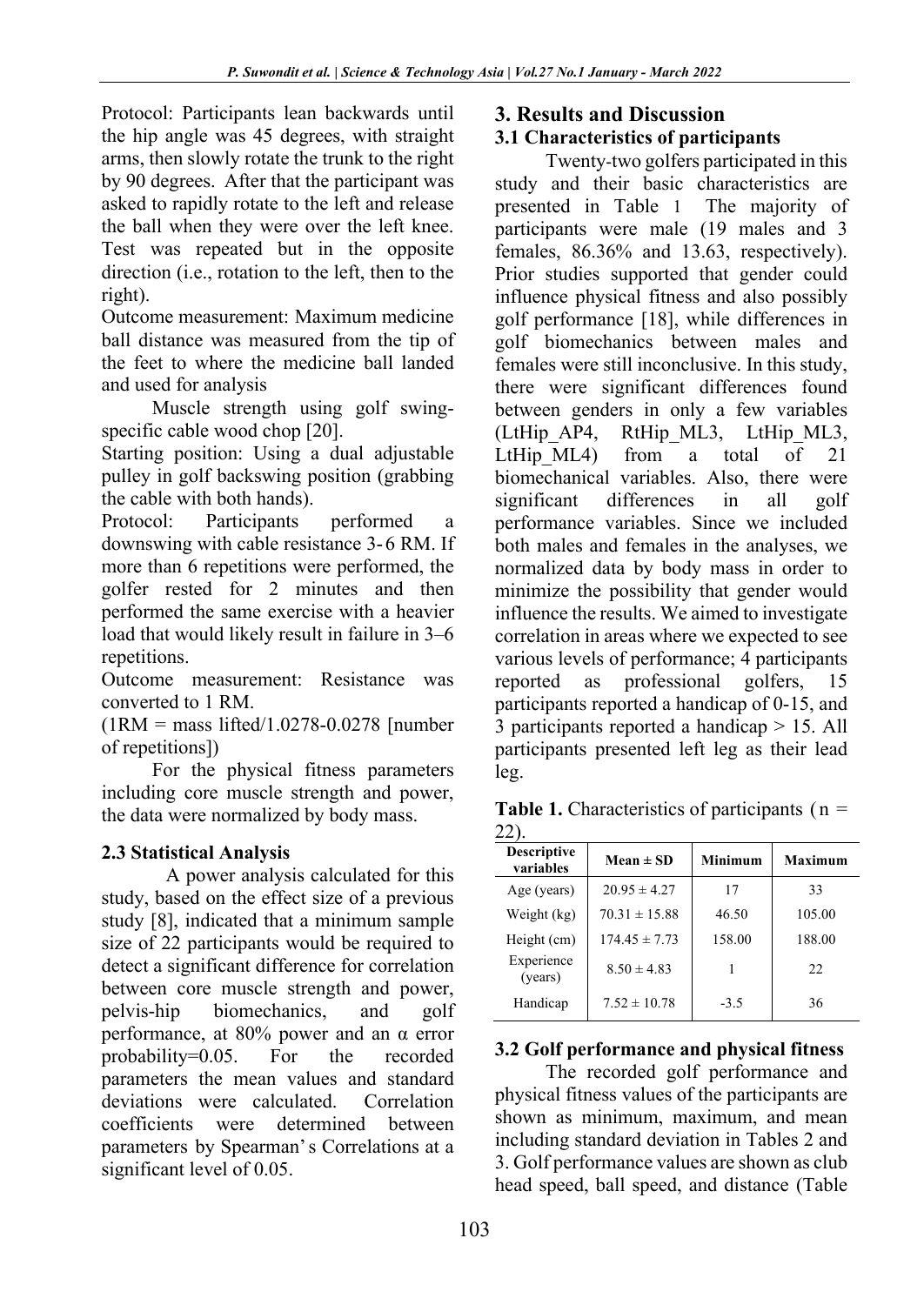2). Physical fitness values (strength and power) are shown as front abdominal power, right and left side abdominal power, and golf swing-specific cable wood chop performance for total body strength (Table 3).

| 1 avit 2. 9911<br>performance of participation. |                                           |        |                |  |
|-------------------------------------------------|-------------------------------------------|--------|----------------|--|
| Golf<br>performance<br>variables                | Mean $\pm$<br><b>Minimum</b><br><b>SD</b> |        | <b>Maximum</b> |  |
| Club head<br>speed (mph)                        | $97.64 \pm$<br>10.89                      | 69.70  | 111.50         |  |
| Ball speed<br>(mph)                             | $139.92 \pm$<br>15.66                     | 95.00  | 160.50         |  |
| Distance<br>(yard)                              | 246.01 $\pm$<br>28.50                     | 176.70 | 283.10         |  |

**Table 2.** Golf performance of participants.

**Table 3.** Physical fitness and normalized values.

| Physical<br>fitness<br>variables                                | $Mean \pm SD$      | Minimum | Maximum |
|-----------------------------------------------------------------|--------------------|---------|---------|
| Front<br>abdominal<br>power (cm)                                | $135.93 \pm 79.50$ | 48.00   | 268.00  |
| Normalized<br>value (cm/kg)                                     | $2.03 \pm 1.28$    | 0.63    | 4.94    |
| Right side<br>abdominal<br>power (cm)                           | $298.79 \pm 86.66$ | 141.00  | 455.00  |
| Normalized<br>value (cm/kg)                                     | $4.43 \pm 1.64$    | 2.15    | 8.25    |
| Left side<br>abdominal<br>power (cm)                            | $294.02 \pm 81.75$ | 165.00  | 434.00  |
| Normalized<br>value (cm/kg)                                     | $4.35 \pm 1.48$    | 1.81    | 7.08    |
| Golf swing<br>specific cable $26.94 \pm 6.71$<br>wood chop (kg) |                    | 16.36   | 37.75   |
| Normalized<br>value                                             | $0.39 \pm 0.09$    | 0.26    | 0.56    |

In this study, 54.50% of participants were aged less than 20 years and the majority of participants were in the amateur group. The results of this study showed a lower golf performance compared to previous studies [18, 22-24]. That might be why our results found a correlation with golf performance only in the pelvis-hip biomechanical characteristics. Therefore, the golfers in our study might be influenced by the swing technique and possibly less reliant on physical fitness characteristics. In previous

studies it has been reported that concentric strength tends to peak between 20 and 30 years of age, then plateaus until about 50 (in men) and then declines at a rate of 12–15% per decade [25-27]. Previous studies have shown a difference in muscle performance between males and females, females being lower [28, 29]. We conducted data subanalysis by excluding the 3 females and found that golf performance slightly increased (approximately 2%). However, these physical performance results still would be considered lower compared to previous studies. Thus, the data from the 3 females remained in the study. However, a previous study did not find sex-specific differences in the pelvis, thorax, or shoulder kinematic variables [24]. The comparatively lower weight and height of this study' s participants compared with previous studies might have impacted results for physical fitness, in particular muscle performance, found in this study [22]. Results of physical fitness in this study were lower than what had been reported in previous studies that investigated physical fitness in golfers [20, 21]. Accordingly, this study normalized the physical fitness parameters by body mass to diminish the influence of individual factors.

#### **3.3 Correlations between physical fitness characteristics (core muscle strength and power) and golf performance**

It is important to note that all physical fitness variables were normalized by body mass for this analysis. The results showed no significant correlations between physical fitness and golf performance parameters (club head speed, ball speed, distance) in this study (Table 4).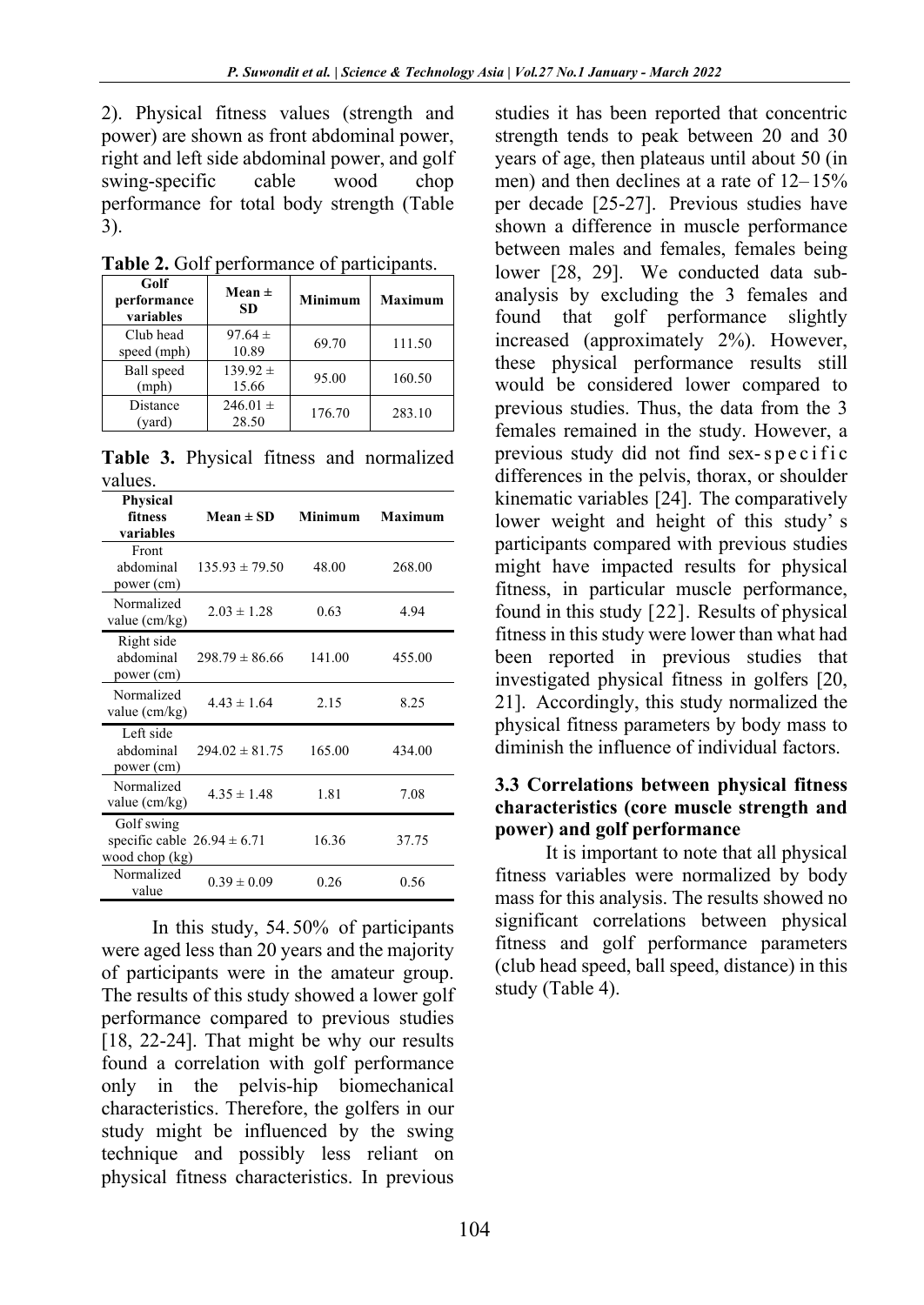|                   | Table 4. Correlation coefficients between |  |
|-------------------|-------------------------------------------|--|
|                   | normalized core muscle strength/power and |  |
| golf performance. |                                           |  |

| <b>Golf performance</b>                            |                             |                        |                         |
|----------------------------------------------------|-----------------------------|------------------------|-------------------------|
| <b>Physical</b><br>fitness                         | Club head<br>speed<br>(mph) | Ball<br>speed<br>(mph) | <b>Distance</b><br>(vd) |
| Front abdominal<br>power (cm/kg)                   | $-0.352$                    | $-0.296$               | $-0.325$                |
| Right side<br>abdominal power<br>(cm/kg)           | $-0.152$                    | $-0.138$               | $-0.165$                |
| Left side abdominal<br>power (cm/kg)               | $-0.151$                    | $-0.157$               | $-0.179$                |
| Golf swing specific<br>cable wood chop (1<br>RM/kg | $-0.164$                    | $-0.149$               | $-0.152$                |

Spearman's Correlation,  $*$ : significant at  $p < 0.05$ ,  $**$ : significant at *p* < 0.01

In this study, no significant correlations were found between physical fitness and golf performance parameters. The effect size calculated by the coefficient of determination was found to be a small effect  $(\leq 0.10 - 0.12)$  according to Cohen's guidelines [30]. However, golf performance might not only be influenced by physical fitness, but also by other factors including biomechanical characteristics, which are related to individual skill and technique [13, 31-32]. According to the results of this study, there was no significant correlation between golf performance and physical fitness. Only biomechanical characteristics were found to be significantly correlated with golf performance. Thus, skillful movement and appropriate biomechanical characteristics highly influence golf performance in Thai golfers. Furthermore, our study focused on muscle strength and power as physical fitness characteristics. Thus, our physical fitness tests were selected to be specific for golf, such as the golf swing-specific cable wood chop which is considered to be a sequential movement with power development beginning with ground reaction forces in the lower extremities and peaking at club head impact. Furthermore, the front and side abdominal power tests separated core and

trunk muscle measurements. Skilled golfers would have optimal swing mechanics that might effect golf performance more so than physical fitness characteristics [22]. This could be an explanation for the nonsignificant correlations between physical fitness characteristics (core muscle strength and power) and golf performance found in this study. Results of previous studies support the presence of a correlation between golf performance and physical fitness focusing on strength, power, endurance, and flexibility [18, 22]. The physical fitness characteristic most frequently found to be correlated with club head speed is total body rotational power, measured by tests such as the golf swing-specific cable wood chop [15, 20, 22]. Possible explanations for the absence of correlation in the current study could include the influence of arm (lever) length on the golfers' moment of force that resisted the pulling cable movement, as golfers with shorter arms might have an advantage [20, 31]. On the other hand, if two golfers have the same core muscle fitness, a longer armed golfer might generate greater club head speed than a shorter armed golfer. Another explanation could be that although the golf swing-specific cable wood chop closely matches the movement pattern of the golf swing, some golfers might not be familiar with the cable crossover machine. Therefore, the difference in training patterns might affect the difficulty of performing the golf swing- specific cable wood chop test. In addition, a correlation between golf performance and muscle strength was also found for different body parts such as torso rotation [33], peripheral muscle strength (consisting of vertical jump, pull up, push up, and arm grip strength) , ball speed, carry distance, tournament performance [18], chest strength [15], and hip and shoulder strength [33]. On the other hand, there was no significant correlation between peripheral muscle strength (grip strength, bench press 1 RM, squat 1 RM, lat pull 1 RM, shoulder press 1 RM, hack squat, and isometric prone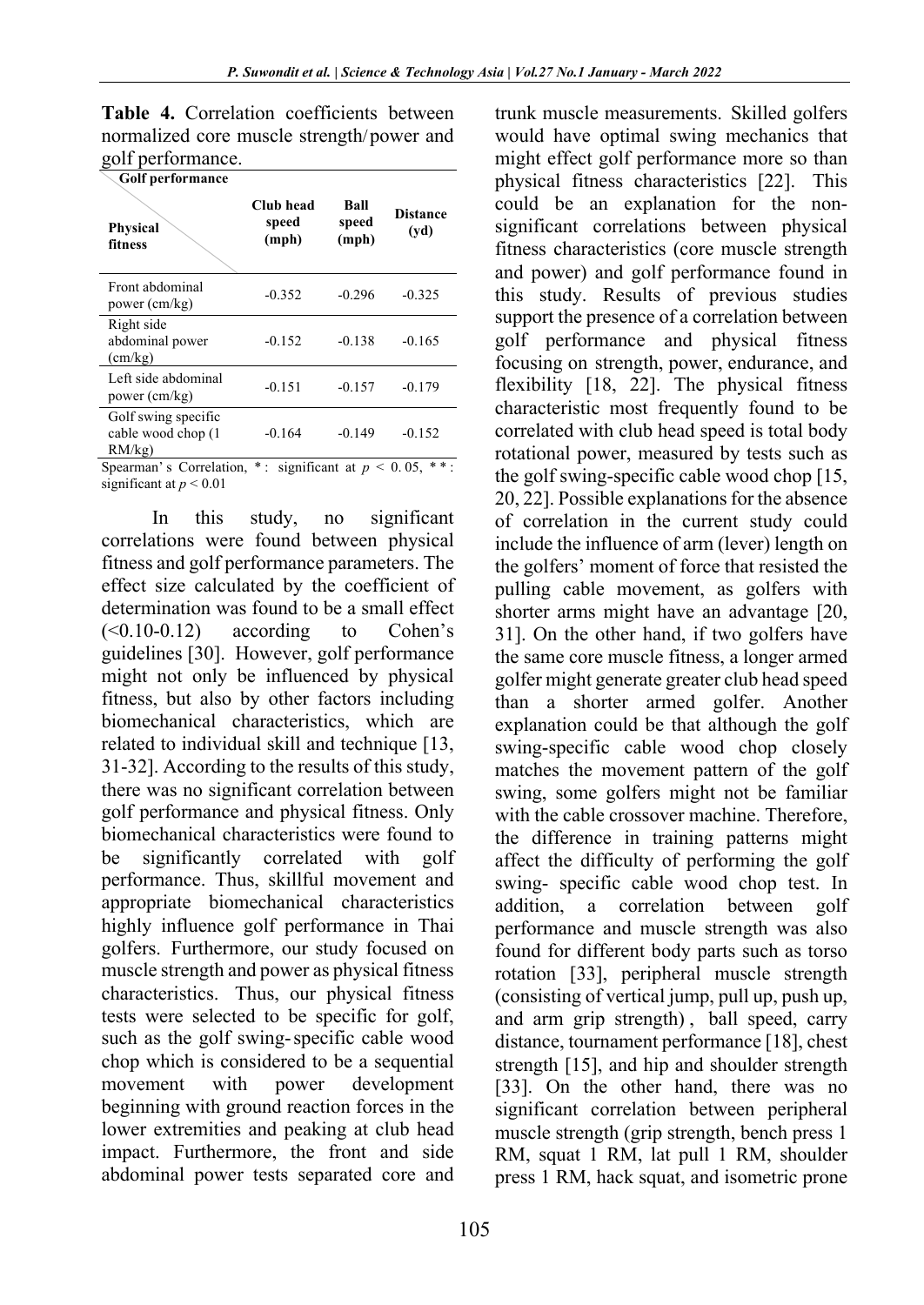hold) and club head speed [20, 22]. This study focused on core muscle strength and power in terms of physical fitness characteristics. However, there were only a few literature reviews in this area of study and the relationship between core muscle performance and golf performance was not clear. In this study, the front and side abdominal medicine ball tests focused on core muscle strength and power by reducing confounding factors from lower limb and upper limb muscle strength that could have otherwise affected the results. The results did not show any relation between muscle performance and golf performance. This might be due to an unfamiliarity with the ball release method golfers were instructed to perform. The release method consisted of an explosive concentric contraction of the abdominal and hip flexor muscles, while using the arms as a lever to project the medicine ball without intimately using the shoulders for the throwing. Similar to the golf swing-specific cable wood chop [20], the length of arm lever was positively correlated to medicine ball angular velocity. Although no correlations were found, the results of previous studies suggest that muscle strength and power may have some benefit for golfers, such as low back pain prevention [34-35].

#### **3.4 Correlations between pelvic- hip biomechanical characteristics and golf performance**

The correlation coefficients between biomechanical characteristics and golf performance in Table 5 show the correlation coefficients between hip angles in the frontal plane during four phases of golf swing (address, top swing, impact point, and end of follow-through) with a small effect size  $(<0.10-0.19)$  [30]. This study did not find significant correlations between X-factor (upper torso-pelvis separation), hip flexion/extension, pelvic tilt, and golf performance. However, moderate correlations were noted between left hip abduction at top swing and golf performance

(focusing on ball speed and driving distance). The hip joint angle in the mediolateral direction at top backswing was correlated with ball speed and distance  $(r = -0.431, p)$  $=0.045$  and  $r = -0.441$ ,  $p = 0.040$ , respectively).

|  | Table 5. Correlation coefficients between    |  |
|--|----------------------------------------------|--|
|  | biomechanical characteristics (X-Factor, hip |  |
|  | and pelvic angles), and golf performance.    |  |

| $\frac{1}{2}$<br>Golf | Club head | $\sim$<br><b>Ball speed</b> | <b>Distance</b>       |
|-----------------------|-----------|-----------------------------|-----------------------|
| performanc            | speed     | (mph)                       | (yd)                  |
|                       | (mph)     |                             |                       |
| <b>Biomechanical</b>  |           |                             |                       |
| variables             |           |                             |                       |
| X-Factor              | $-0.107$  | $-0.125$                    | $-0.147$              |
| RtHip AP1             | $-0.170$  | $-0.081$                    | $-0.063$              |
| RtHip AP2             | $-0.074$  | 0.021                       | 0.028                 |
| RtHip AP3             | $-0.344$  | $-0.300$                    | $-0.309$              |
| RtHip AP4             | $-0.252$  | $-0.186$                    | $-0.207$              |
| LtHip AP1             | $-0.036$  | 0.056                       | 0.051                 |
| LtHip AP2             | 0.013     | 0.109                       | 0.094                 |
| LtHip_AP3             | $-0.119$  | $-0.081$                    | $-0.093$              |
| LtHip AP4             | 0.011     | 0.057                       | 0.034                 |
| RtHip ML1             | $-0.204$  | $-0.254$                    | $-0.258$              |
| RtHip ML2             | 0.086     | 0.023                       | 0.053                 |
| RtHip ML3             | 0.289     | 0.228                       | 0.214                 |
| RtHip ML4             | $-0.095$  | $-0.092$                    | $-0.128$              |
| LtHip ML1             | 0.030     | 0.076                       | 0.084                 |
| LtHip ML2             | $-0.359$  | $-0.431$ *                  | $-0.441$ <sup>*</sup> |
| LtHip ML3             | $-0.179$  | $-0.135$                    | $-0.126$              |
| LtHip ML4             | $-0.413$  | $-0.377$                    | $-0.383$              |
| Pelvic AP1            | $-0.088$  | $-0.045$                    | $-0.045$              |
| Pelvic AP2            | 0.014     | 0.004                       | 0.004                 |
| Pelvic AP3            | $-0.244$  | $-0.167$                    | $-0.169$              |
| Pelvic AP4            | 0.120     | 0.231                       | 0.206                 |

Spearman's Correlation,  $*$ : significant at  $p < 0.05$ ,  $**$ : significant at  $p < 0.01$ 

RtHip\_AP: Right hip flexion/extension, LtHip\_AP: Left hip flexion/extension

Pelvic\_AP: Pelvic anterior/posterior tilt

The four phases of golf swing consist of  $1 =$ Address,  $2 =$ Top swing, 3=Impact point, 4=End of follow through

Among the analyzed biomechanical variables of hip and pelvic angles, only hip abduction angle was found to be significantly correlated with golf performance. A previous study [9] showed that the right hip was significantly more abducted in the high golf performance group, while there was not a significant difference of left hip abduction between the 2 performance groups. Moreover, left hip at the top of back swing was indicated as the maximum abduction

RtHip\_ML: Right hip Adduction/Abduction, LtHip\_ML: Left hip Adduction/Abduction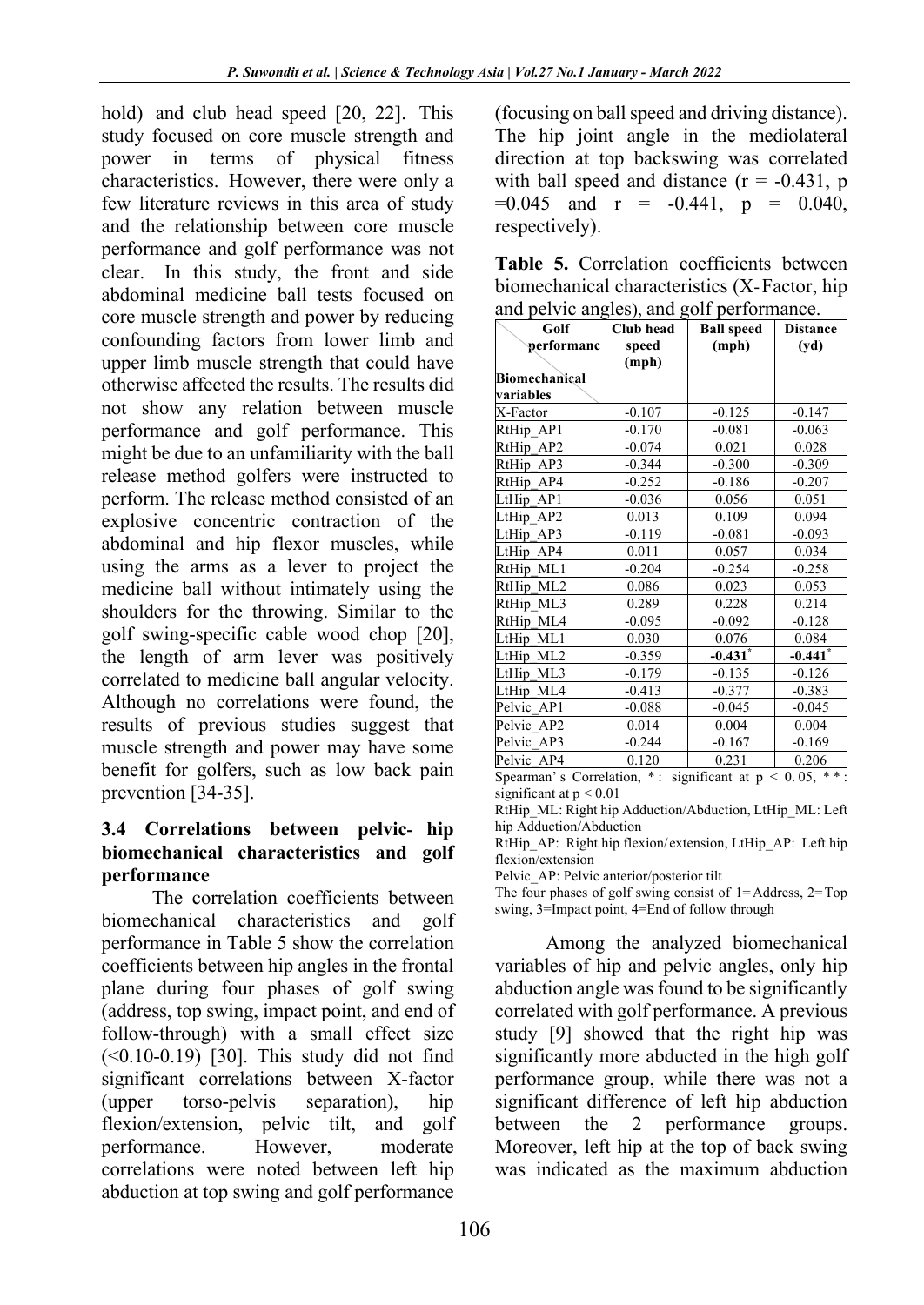angle with greater values seen in high ball speed group [36].The movement of the hip in the frontal plane represented transferring a greater amount of weight from left to right foot in the high ball speed group, from top swing to impact phases [9]. Weight transfer in the golf swing is considered important in coaching terms, with the main sequence as 1) weight balanced between the feet at address, 2) weight is moved towards the right foot (trail foot) during the backswing, 3) during the downswing phase, weight is transferred towards the left foot (lead foot), and then weight is positioned on the lead foot at ball impact and follow through [37-39]. Our findings support that left hip abduction at top swing is related to golf performance and should be noted as the essential movement for transferring weight in the golf swing. This weight transfer would aid the generation of greater ball speed and improve related golf performance [9]. Although, our study did not show significance in the same phase of the golf swing as another study. This might be caused by the fact that in the previous study there was no handicap recorded as an indicator of golf performance, rather golfers were divided into high and low ball speed groups; this could have resulted in golfers who had high ball speed but an incorrect manner of golf swing. Other possibilities include ethnic differences and different types of golf clubs used (driver vs 5 iron). Moreover, other studies might have defined that there was more than the right hip abduction during down swing but it would add the left hip adduction during top backswing as one of the effective movements of golf swing [36].

#### **3.5 Correlations between biomechanical (X-Factor, hip and pelvic angles) and physical fitness characteristics**

The correlation coefficients between biomechanical and physical fitness characteristics are presented in Table 6. Moderate correlations were found between physical fitness and biomechanical variables including hip abduction/adduction, pelvic

angles, and X-factor. The effect size was found to be small  $(<0.01 - 0.29)$  [30]. The Xfactor was significantly correlated with side abdominal power maximum (R), and golf swing- specific cable wood chop  $(r = 0.481)$ and 0.499 respectively,  $p < 0.05$ ). There were moderate correlations between left hip adduction at impact point and physical fitness characteristics (front abdominal power maximum and left side abdominal power maximum ( $r = 0.440$  and 0.440 respectively, *p*<0.05). Furthermore, pelvic movement in the anteroposterior direction at the end of the follow-through phase correlated with front abdominal power maximum ( $r = 0.430$ ,  $p < 0.05$ ), and both sides of abdominal power maximum  $((R)$  r = 0.543, (L) r = 0.511, *p*<0.05). Performance in golf is influenced by biomechanical characteristics including rotational body movement, that both transfers and contributes energy and force from the ground through the core, upper extremities, the club, and the ball [1, 2, 12]. Therefore, core strength and power are crucial to stabilize the hips and spine, to improve body control during golf swing, and also to generate force to the ball [40]. The findings of this study support the presence of correlations between biomechanics and core muscle performance. Hip abduction/adduction angles were found to be correlated with core power in which the main muscles (trunk extensors and abdominal oblique) affecting core muscle power corresponded to the muscles used during ball impact and consequently might cause left hip adduction [39, 41]. Therefore, having core power, especially the internal and external oblique muscles while testing the front and side medicine ball throw would help swing mechanics during ball impact [42]. For this reason, trunk muscles are recognized to facilitate left hip adduction. The trunk muscles, especially the erector spinae muscles and the abdominal oblique muscles, act to maintain body posture during the acceleration phase [32, 39]. During the early downswing phase, the movement is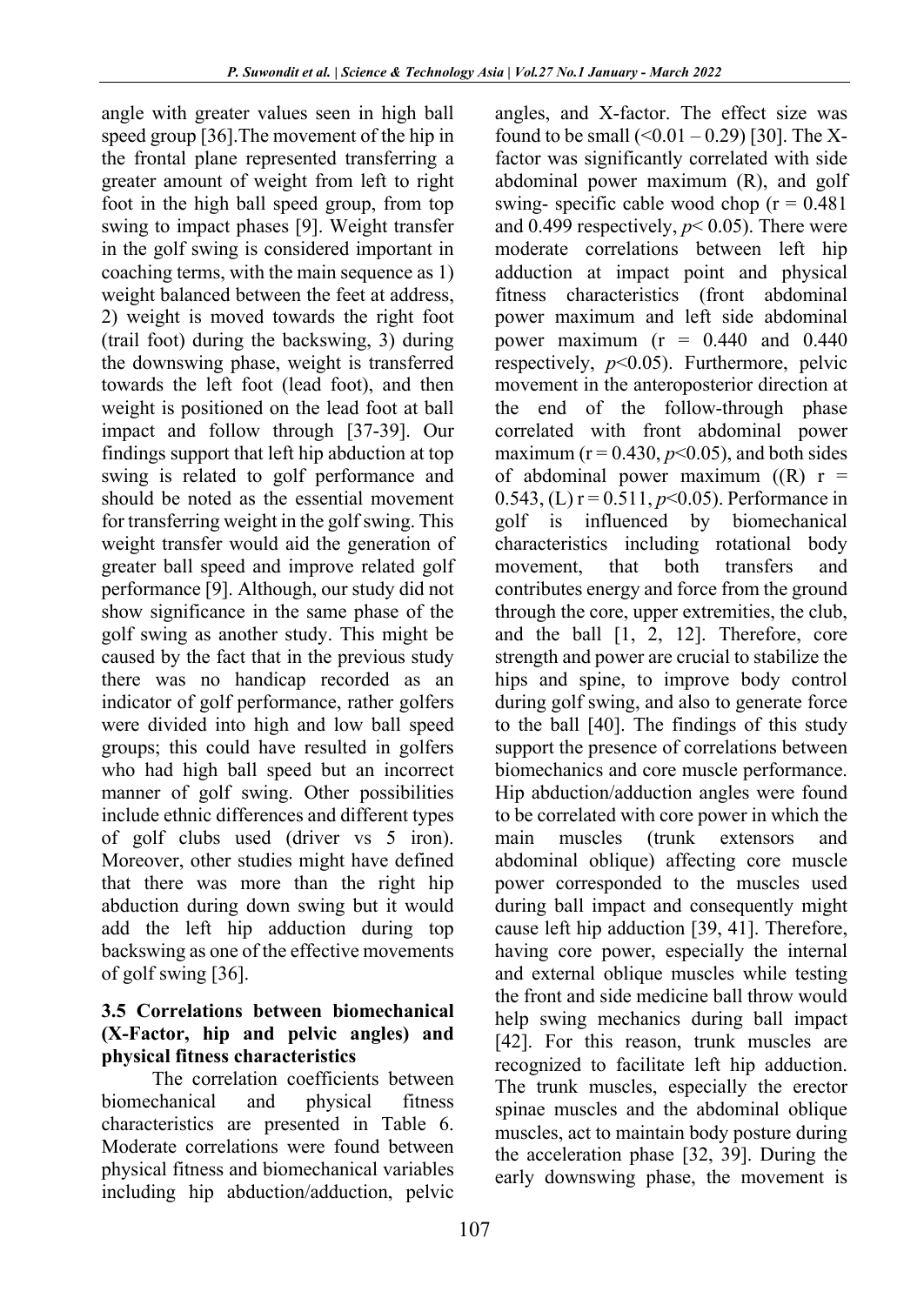initiated by the hips, pelvis rotation, and weight shift toward the hip extensor and abductors on the trail leg (right leg), and hip adductor on the lead leg [39]. Additionally, hip function including hip flexor, extensor, and abductor influenced body sway and postural control [43-45]. The X-factor was considered to fit well with the clinical perspective. In the acceleration phase of the downswing, the ability to quickly rotate the torso is a key element to performance [46]. Research has also shown upper torso rotation velocity to be the most important predictor of acceleration [31]. Moreover, the current study also found a correlation between Xfactor and core power and strength. This could imply that increased X-factor assists in improving both core strength and power [47] in which the pelvis is stabilized (hip line), while the upper body rotates during the back swing phase (stretching phase). These influence the power in downswing phase (shortening phase) [9, 10]. Although it seems an increased x-factor would benefit power and strength, some studies suggest that xfactor might be a risk factor of low back pain and might not be an important performance indicator [34, 48]. Thereby, this study did not show the correlation between x-factor and any golf performance. This could also be explained by the relationship between range of motion and muscle strength and power. Regarding the importance of flexibility, the effect of muscle length on the effective explosiveness of muscles should be noted, as utilizing the full length of the muscle might be a component of exerting power and thus the ability to reach peak performance. Focusing on golf swing, trunk tightness, and pelvic and shoulder rotation would not allow a golfer extra stretch on the muscles during backswing and downswing. This would affect golf performance and impede other correlations. The findings of the current study demonstrate a correlation between pelvic tilt and core power. This positive correlation implies that increased core power would result in increased anterior pelvic tilt

108

during the end of the follow-through phase. This correlation could be partly explained by the fact that the modern golf swing is often promoted over the more relaxed classic swing, as it is believed to utilize elastic energy stored in skeletal muscles to increase power [34] which finishes in lumbar hyperextension (Reverse-C position with hip extend and anterior pelvic tilt) which might increase pressure on the spine [9, 35]. Adding to the injury potential during followthrough are the eccentrically contacting abdominal muscles used to slow rotation, which increase pressure on the annulus of the intervertebral disc [35, 49]. Thus, good core muscle power helps prevent injury from this issue [35, 40], and is attributed to an effective golf swing during the end of the follow through phase. As our study demonstrated the relationship between core power and anterior pelvic tilt at the end of follow through, it follows that anterior pelvic tilt may be easier and safer. Tightness of the muscles associated with controlling pelvic tilt such as the hamstring, psoas muscles and quadratus lumborum [50], biceps femoris and iliopsoas, are a common finding in low back pain. This could be due to overuse or postural shortening and restricted motion at the hip joint [51] (the iliopsoas helps maintain posture for hip flexion during the golf swing). Consequently, muscular inflexibility might cause pain and affect a golfer's swing mechanics; golfers may be at risk for development of neck, shoulder, and torso muscle injuries affected by poor body alignment [52] that affect the ability to move and control the position of the pelvis, a component critical for optimal power transfer from the lower body to the upper body during the golf swing [53]. Eventually, if the pelvis isn't in this way, most of the force of rotation goes in to the back, causing pain during the golf swing. In addition, compared with previous studies [21], the mean distance found for the front abdominal power test was lower (Table 3), therefore less power of the rectus abdominis was found in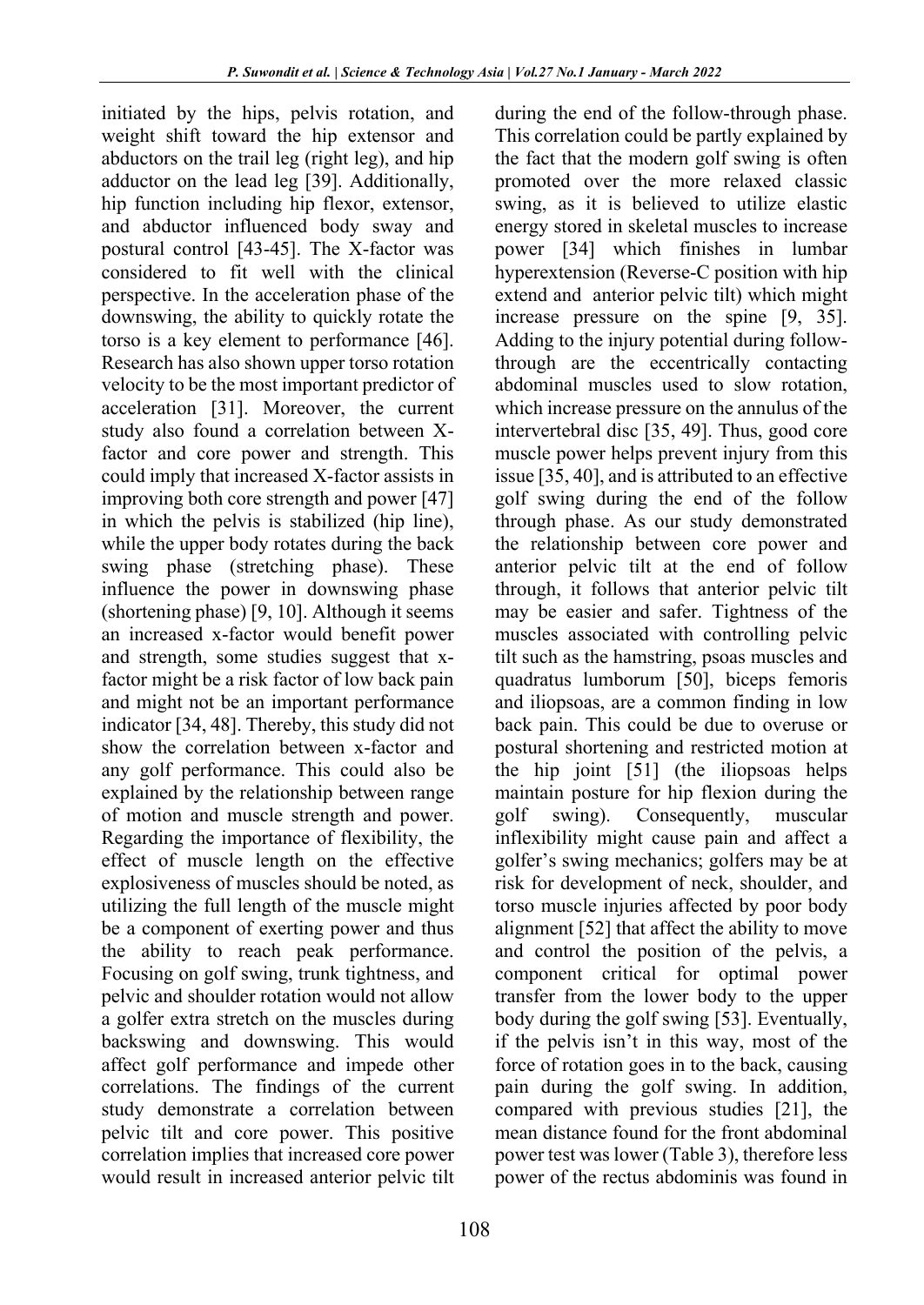the participating golfers in this study. Imbalance between anterior pelvic tilt muscles and posterior pelvic tilt muscles disturbed lumbopelvic postural control in the sagittal plane [54], these muscles may contribute to movement during the golf swing in a multi-dimensional movement plane. Therefore, balance of core muscle strength with good mobility and flexibility would help to maintain a correct neutral position during both static and dynamic conditions [32, 40].

Additionally, the testing protocol for measuring core muscle power utilized in this study used a sitting position, which mainly focused on trunk muscle performance. The other test used a supine position that mainly focused on the strength and power component of the rectus abdominis and trunk flexion movement. However, there was no relationship between the front abdominal power test and the pelvic-hip biomechanical

characteristics in the sagittal plane direction (hip flexion/extension). Furthermore, golf practice is performed in a standing position and core muscle power is influenced not only by trunk muscles, but also lower extremity muscles, in particular the hip muscles. Therefore, measuring core muscle power in a standing position [55-56] assists in keeping the hip flexion still, similar to the position taken when a golfer addresses the ball. Additionally, throwing the medicine ball from right to left and downswing maximize striking skill performance and kinetic energy [57]. This would possibly result in a better picture of the correlation between core muscle power and hip and pelvic angles in golfers. Lastly, further study should consider possible confounding factors (i.e., arm length, flexibility, balance, coordination, and mobility) that might influence muscle strength and power measurements, consequently effecting golf performance.

**Table 6.** Correlation coefficients between X-Factor, hip and pelvic angles, and normalized core muscle strength/power.

| suchgur power.<br><b>Physical fitness</b><br><b>Biomechanics</b><br>variables | Front<br>abdominal<br>power (cm/kg) | <b>Side</b><br>abdominal<br>power R<br>(cm/kg) | <b>Side</b><br>abdominal<br>power L<br>(cm/kg) | <b>Golf swing</b><br>specific cable<br>wood chop<br>$(1 \text{ RM/kg})$ |
|-------------------------------------------------------------------------------|-------------------------------------|------------------------------------------------|------------------------------------------------|-------------------------------------------------------------------------|
| X-factor                                                                      | 0.003                               | $0.481*$                                       | 0.371                                          | $0.499*$                                                                |
| RtHip AP1                                                                     | 0.176                               | $-0.027$                                       | 0.029                                          | 0.028                                                                   |
| RtHip AP2                                                                     | 0.057                               | $-0.173$                                       | $-0.240$                                       | $-0.233$                                                                |
| RtHip AP3                                                                     | 0.179                               | $-0.016$                                       | $-0.122$                                       | $-0.137$                                                                |
| RtHip AP4                                                                     | 0.203                               | $-0.084$                                       | $-0.153$                                       | $-0.217$                                                                |
| LtHip AP1                                                                     | 0.395                               | 0.240                                          | 0.302                                          | 0.028                                                                   |
| LtHip AP2                                                                     | 0.296                               | 0.108                                          | 0.063                                          | $-0.003$                                                                |
| LtHip AP3                                                                     | 0.078                               | $-0.013$                                       | $-0.136$                                       | $-0.339$                                                                |
| LtHip AP4                                                                     | $-0.123$                            | $-0.256$                                       | $-0.272$                                       | $-0.395$                                                                |
| RtHip ML1                                                                     | $-0.036$                            | 0.151                                          | 0.130                                          | 0.006                                                                   |
| RtHip ML2                                                                     | $-0.270$                            | 0.056                                          | 0.094                                          | $-0.147$                                                                |
| RtHip ML3                                                                     | $-0.197$                            | $-0.345$                                       | $-0.250$                                       | $-0.015$                                                                |
| RtHip ML4                                                                     | $-0.006$                            | $-0.117$                                       | $-0.091$                                       | $-0.100$                                                                |
| LtHip ML1                                                                     | 0.067                               | $-0.084$                                       | $-0.054$                                       | $-0.003$                                                                |
| LtHip ML2                                                                     | $-0.001$                            | 0.049                                          | 0.049                                          | 0.170                                                                   |
| LtHip ML3                                                                     | $0.440*$                            | 0.366                                          | $0.440*$                                       | 0.303                                                                   |
| LtHip ML4                                                                     | 0.214                               | 0.195                                          | 0.250                                          | $-0.003$                                                                |
| Pelvic AP1                                                                    | 0.266                               | 0.082                                          | 0.158                                          | 0.216                                                                   |
| Pelvic AP2                                                                    | 0.138                               | $-0.269$                                       | $-0.122$                                       | $-0.075$                                                                |
| Pelvic AP3                                                                    | 0.416                               | 0.004                                          | 0.050                                          | $-0.092$                                                                |
| Pelvic AP4                                                                    | $0.430*$                            | $0.543***$                                     | $0.511*$                                       | 0.252                                                                   |

Spearman's Correlation, \*: significant at *p*< 0.05, \*\*: significant at *p*< 0.01

RtHip\_ML: Right hip Adduction/Abduction, LtHip\_ML: Left hip Adduction/Abduction

RtHip\_AP: Right hip flexion/extension, LtHip\_AP: Left hip flexion/extension Pelvic\_AP: Pelvic anterior/posterior tilt

The four phases of golf swing consist of 1=Address, 2=Top swing, 3=Impact point, 4=End of follow through.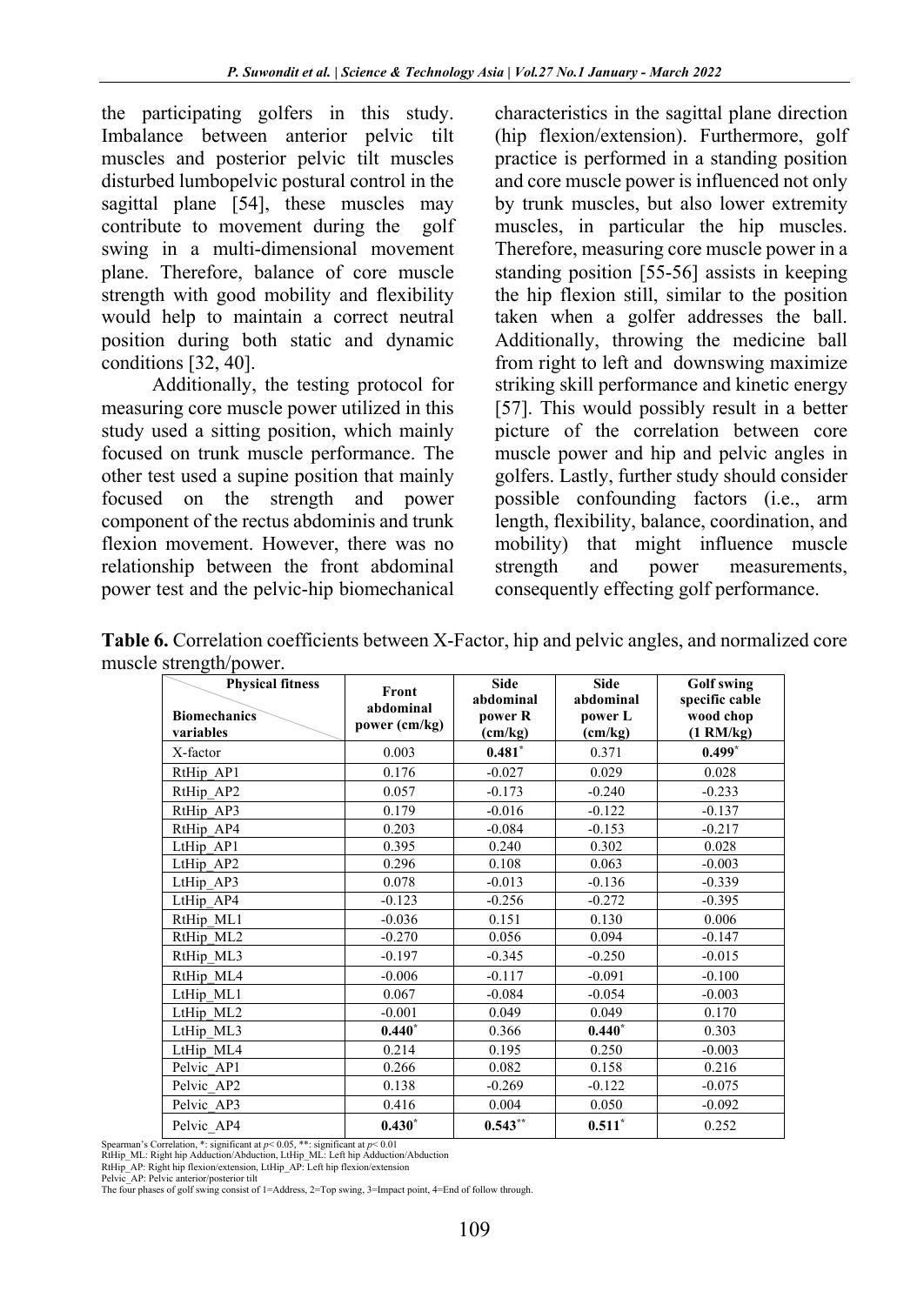#### **4. Conclusion**

In the participating Thai golfers, golf performance was found to be more dependent on the investigated biomechanical variables than on physical fitness, especially biomechanics of left hip angles (lead leg) in the medio-lateral plane (abduction/adduction). Even though physical fitness might not be directly correlated with golf performance, physical fitness is still an important factor that influences golf performance as it is correlated to the biomechanics of hip and pelvis, and the Xfactor.

#### **Acknowledgements**

This study was supported by the Sports Authority of Thailand, and Department of Sports Science and Sports Development, Faculty of Allied Health Sciences, Thammasat University.

#### **References**

- [1] Meister DW, Ladd AL, Butler EE, Zhao B, Rogers AP, Ray CJ, et al. Rotational biomechanics of the elite golf swing: benchmarks for amateurs. J Appl Biomech 2011;27(3):242-51.
- [2] Nesbit SM. A three dimensional kinematic and kinetic study of the golf swing. J Sports Sci Med 2005;4:499-519.
- [3] Myers J, Lephart S, Tsai YS, Sell T, Smoliga J, Jolly J. The role of upper torso and pelvis rotation in driving performance during the golf swing. J Sports Sci 2008;26(2):181-8.
- [4] Tsai YS, Sell TC, Smoliga JM, Myers JB, Learman KE, Lephart SM. A Comparison of Physical Characteristics and Swing Mechanics between Golfers with and without a History of Low Back Pain. J Orthop Sports Phys Ther 2010;40:430-8.
- [5] Callaway S, Glaws K, Mitchell M, Scerbo H, Voight M, Sells P. An analysis of peak pelvis rotation speed, gluteus maximus and medius strength in high versus low

handicap golfers during the golf swing. Int J Sports Phys Ther 2012;7:228-95.

- [6] Kim YS, So JM. An Analysis of X-Factor, Triple X-Factor, and the Center of Pressure (COP) according to the Feel of the Golf Driver Swing. KJSB 2016;26(3):265-72.
- [7] Sinclair J, Currigan G, Fewtrell DJ, PJ T. Biomechanical correlates of club-head velocity during the golf swing. Int J Perform Anal Sport 2014;14:54-63.
- [8] Cole M, Grimshaw P. The X-Factor and its relationship to golfing performance. J Quant Anal Sports 2009;5(1):1-19.
- [9] Healy A, Moran K, Dickson J, Hurley C, Smeaton A, OConnor NE, et al. Analysis of the 5 iron golf swing when hitting for maximum distance. J Sports Sci 2011;29(10):1079-88.
- [10] An J, Wulf G, Kim S. Increased Carry Distance and X-Factor Stretch in Golf Through an External Focus of Attention. J Mot Learn Dev 2013;1:2-11.
- [11] Joyce C, Burnett A, Ball K. Methodological considerations for the 3D measurement of the X-factor and lower trunk movement in golf. Sports Biomech 2010;9(3):206-21.
- [12] Hume PA, Keogh J, Reid D. The Role of Biomechanics in Maximising Distance and Accuracy of Golf Shots. Sports Med 2005;35(5):429-49.
- [13] Lindsay DM, Mantrop S, Vandervoort AA. A Review of Biomechanical Differences Between Golfers of Varied Skill Levels. Int J Sports Sci Coach 2008;3:187-97.
- [14] Torres-Ronda L, Sánchez-Medina L, González-Badillo JJ. Muscle strength and golf performance: A critical review. J Sports Sci Med 2011;10:9-18.
- [15] Gordon BS, Moir GL, Davis SE, Witmer CA, Cummings DM. An investigation into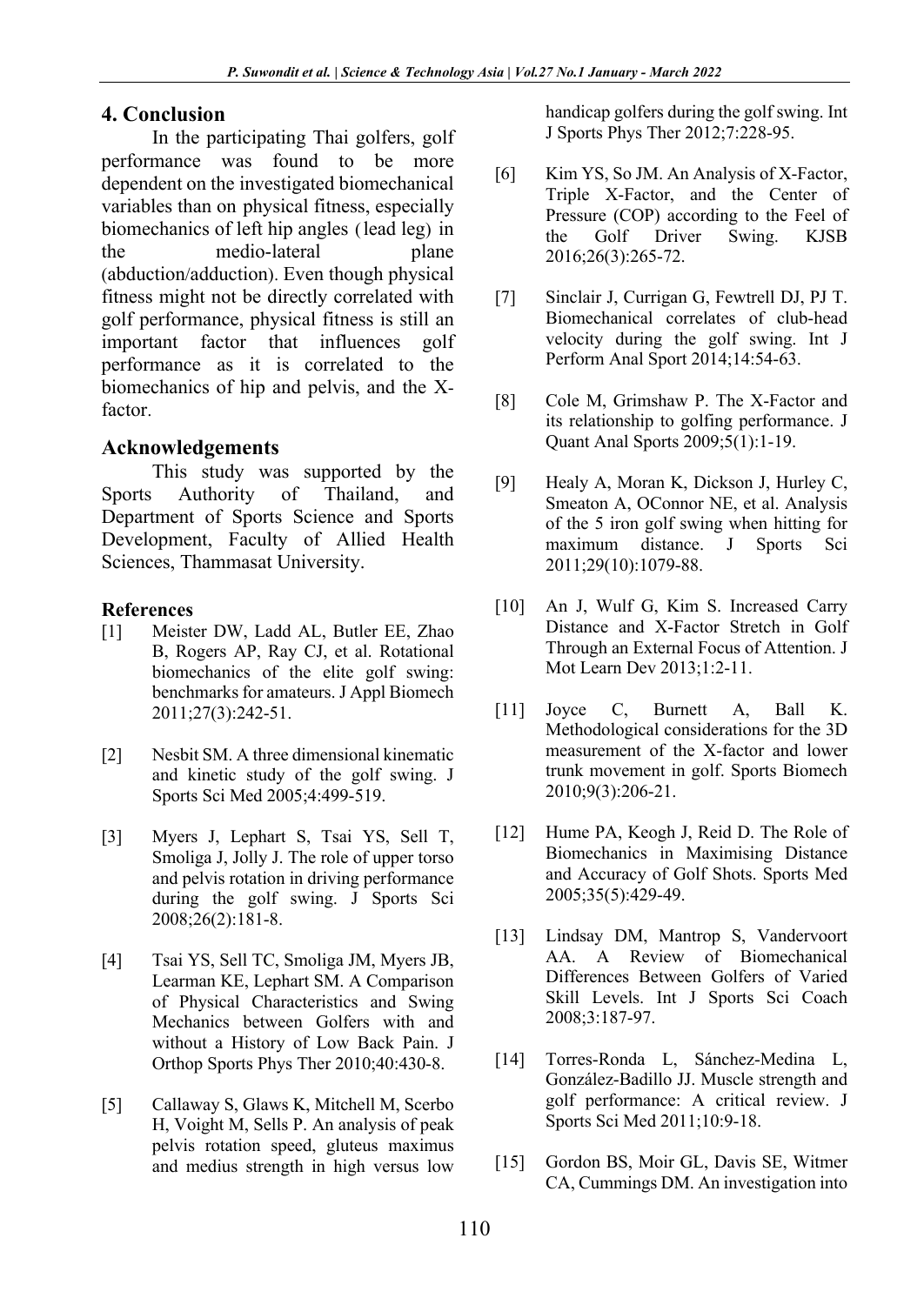the relationship of flexibility, power, and strength to club head speed in male golfers. J Strength Cond Res 2009;23(5):1606-10.

- [16] Okada T, Huxel KC, Nesser TW. Relationship between core stability, functional movement, and performance. J Strength Cond Res 2011;25(1):252-61.
- [17] Wells GD, Elmi M, Thomas S. Physiological correlates of golf performance. J Strength Cond Res 2009;23:741-50.
- [18] Wells GD, Elmi M, Thomas S. Physiological correlates of golf performance. J Strength Cond Res 2009;23(3):741-50.
- [19] Read PJ, Lloyd RS, Croix MDS, Oliver JL. Relationships between field-based measures of strength and power and golf club head speed. J Strength Cond Res;27(10):2708-13.
- [20] Keogh JW, Marnewick MC, Maulder PS, Nortje JP, Hume PA, Bradshaw EJ. Are anthropometric, flexibility, muscular strength, and endurance variables related to clubhead velocity in low- and highhandicap golfers? J Strength Cond Res 2009;23(6):1841-50.
- [21] Cowley PM, Swensen TC. Development and reliability of two core stability field tests. J Strength Cond Res 2008;22(2):619-24.
- [22] Doan BK, Newton RU, Kwon YH, Kraemer WJ. Effects of physical conditioning on intercollegiate golfer performance. J Strength Cond Res 2006;20(1):62-72.
- [23] Fletcher IM, Hartwell M. Effect of an 8week combined weights and plyometrics training program on golf drive performance. J Strength Cond Res 2004;18(1):59-62.
- [24] Parker J, Lagerhem C, Hellstrom J, Olsson MC. Effects of nine weeks isokinetic

training on power, golf kinematics, and driver performance in pre-elite golfers. BMC Sports Sci Med Rehabil 2017;9:21.

- [25] Plato CC, Kallman DA, Tobin JD. The Role of Muscle Loss in the Age-Related Decline of Grip Strength: Cross-Sectional and Longitudinal Perspectives. J Gerontol A Biol Sci Med Sci 1990;45(3):M82-M8.
- [26] Larsson L, Grimby G, Karlsson J. Muscle strength and speed of movement in relation to age and muscle morphology. J Appl Physiol Respir Environ Exerc Physiol 1979;46(3):451-6.
- [27] Men Y, Young A, Stokes M, Crowe M. The size and strength of the quadriceps muscles of old. Clin Physiol 1985;5(2):145-54.
- [28] Hurley BF. Age, gender, and muscular strength. J Gerontol A Biol Sci Med Sci 1995;50 Spec No:41-4.
- [29] Danneskiold-Samsoe B, Bartels EM, Bulow PM, Lund H, Stockmarr A, Holm CC, et al. Isokinetic and isometric muscle strength in a healthy population with special reference to age and gender. Acta Physiol (Oxf) 2009;197 Suppl 673:1-68.
- [30] Cohen J. Statistical power analysis for the behavioral sciences. 2nd ed. Hillsdale, N.J.: L. Erlbaum Associates; 1988.
- [31] Chu Y, Sell TC, Lephart SM. The relationship between biomechanical variables and driving performance during the golf swing. J Sports Sci 2010;28(11):1251-9.
- [32] Hume PA, Keogh J, and Reid D. The role of biomechanics in maximizing distance and accuracy of golf shots. Sports Med 2005;35:429-49.
- [33] Sell TC, Tsai YS, Smoliga JM, Myers JB, Lephart SM. Strength, flexibility, and balance characteristics of highly proficient golfers. J Strength Cond Res 2007;21(4):1166-71.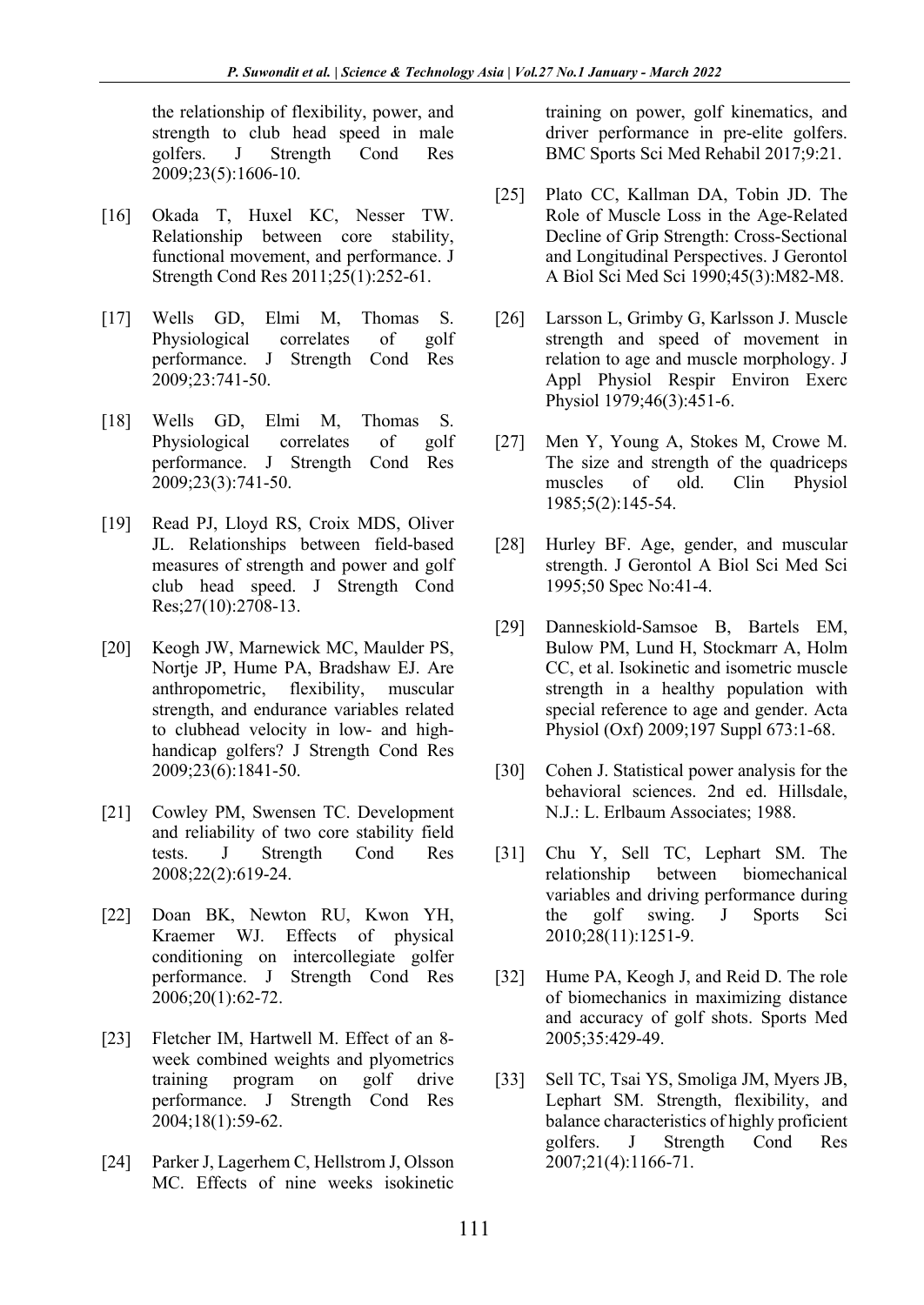- [34] Cole MH, Grimshaw PN. The Biomechanics of the Modern Golf Swing: Implications for Lower Back Injuries. Sports Med 2016;46(3):339-51.
- [35] Finn C. Rehabilitation of low back pain in golfers: from diagnosis to return to sport. Sports health 2013;5(4):313-9.
- [36] Healy A. Identification of the biomechanical performance determining factors of the 5 iron golf swing when hitting for maximum distance: Dublin City University; 2009.
- [37] Ball K. Weight transfer styles in the golf swing : individual and group analysis. Australia: Victoria University; 2006.
- [38] Paiva M, Gonçalves P, Sousa F, Machado L, Vilas-Boas JP. 3D kinematic and kinetic analyses of the golf swing using three different clubs: A case study. Revista Portuguesa de Ciências do Desporto 2011;11:44-58.
- [39] Magee DJ, Zachazewski JE, Quillen WS, Manske RC. Athletic and Sport Issues in Musculoskeletal Rehabilitation - E-Book: Elsevier Health Sciences; 2010.
- [40] Datta A, Sen S, Shivpriya. Effects of Core Strengthening on Cardiovascular Fitness, Flexibility and Strength on Patients with Low Back Pain. J Nov Physiother 2014;2:202.
- [41] Burden AM, Grimshaw PN, Wallace ES. Hip and shoulder rotations during the golf swing of sub-10 handicap players. J Sports Sci 1998;16(2):165-76.
- [42] Moore KL, Dalley AF, Agur AMR. Clinically Oriented Anatomy: Wolters Kluwer Health/Lippincott Williams & Wilkins; 2013.
- [43] Sarabon N, Hirsch K, Majcen Rošker Ž. The acute effects of hip abductors fatigue on postural balance. MJSSM 2016;5:5-9.
- [44] Park Hj, Cho Sh. Effect of Hip Flexion and Internal Rotation on the Hip Abductor

Muscle Activity During Side-Lying Hip Abduction in Subjects With Gluteus Medius Weakness. PTK 2016;23(3):57- 67.

- [45] McMullen KL, Cosby NL, Hertel J, Ingersoll CD, Hart JM. Lower extremity neuromuscular control immediately after fatiguing hip-abduction exercise. J Athl Train 2011;46(6):607-14.
- [46] McHardy A, Pollard H. Muscle activity during the golf swing. Br J Sports Med 2005;39(11):799-804.
- [47] Cole MH, Grimshaw PN. The X-Factor and Its Relationship to Golfing Performance. J Quant Anal Sports 2009;5(1):1-19.
- [48] Cole MH, Grimshaw PN. The crunch factor's role in golf-related low back pain. Spine J 2014;14(5):799-807.
- [49] Brandon B, Pearce PZ. Training to prevent golf injury. Curr Sports Med Rep 2009;8(3):142-6.
- [50] Zawadka M, Skublewska-Paszkowska M, Gawda P, Lukasik E, Smolka J, Jablonski M. What factors can affect lumbopelvic flexion-extension motion in the sagittal plane?: A literature review. Hum Mov Sci 2018;58:205-18.
- [51] McGregor AH, Hukins DW. Lower limb involvement in spinal function and low back pain. J Back Musculoskelet Rehabil 2009;22(4):219-22.
- [52] Dale RB, Chen B, Lam WK, Mok D, Yeung F, Hung J. A Three-Week Conditioning Program for Improved Golf Performance. Athl Ther Today 2010;15(4):22-6.
- [53] Gulgin HR, Schulte BC, Crawley AA. Correlation of Titleist Performance Institute (TPI) level 1 movement screens and golf swing faults. J Strength Cond Res 2014;28(2):534-9.